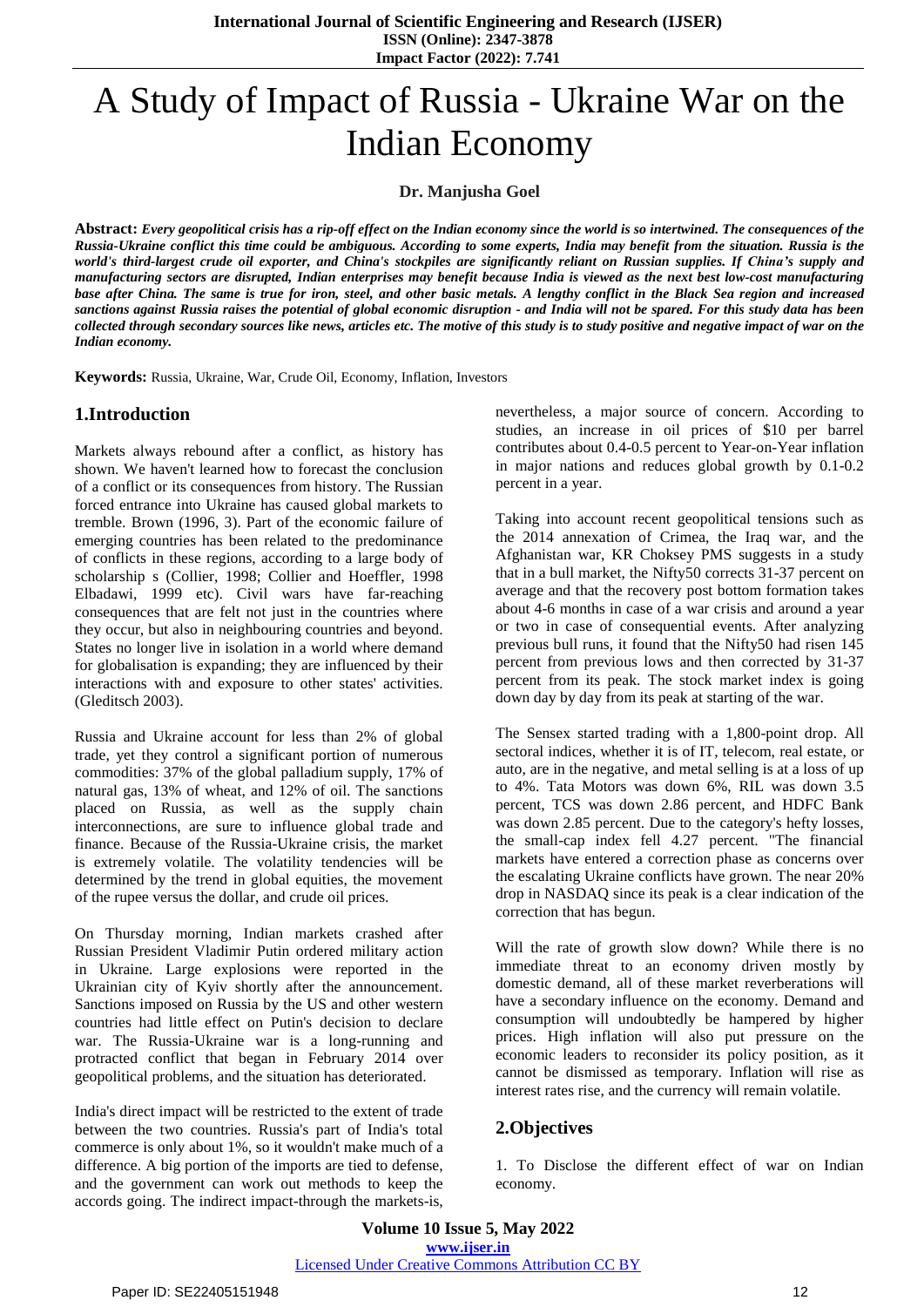2. To study the positives of Russia-Ukraine war on Indian economy.

# **3.Research Methodology**

Data is obtained from specified documents and compiled into a database for analysis in the research approach. The study is descriptive in nature and is based on secondary data from several government publications issued by the Government of India, as well as other papers published by public and private sector organisations in India. Data was gathered from articles, journals, and the internet.

## **4.Effect of War on Indian Economy**

### **1. Macro Impact**

**(i) First, the point of concern is inflation**. Since the verbal onslaught began in early February, commodity prices have begun to rise. The impact of the battle on crude oil is probably the most evident, but it has also pushed up prices of metals, gas, and edible oils at a time when it was believed that prices would stabilize this year after a bull run in 2021. Manufacturers in India, for example, have been progressively increasing prices and passing on rising input costs since late December. With this new wave of price hikes, the pressure will intensify across the board. Since November, the Indian government has refrained from rising fuel prices, citing state elections as a reason. Even without the conflict, this wave of price increases was inevitable. The current circumstances are simply exacerbating the problem.

**(ii) Second, the area of concern is the rupee**. Currency markets around the world have been extremely volatile since the start of the war. Currency depreciation has resulted from a mixture of war and sanctions, and the rupee has not been spared. This comes at a time when the current account balance has shifted to the negative, and with rising oil costs, a stronger CAD is projected.

**(iii) Third, the Payment issues.** Those doing business with Russia are concerned about the payment issue. Exporters are in a bind as a result of Russia's exclusion from SWIFT. To make matters worse, shipping companies are hesitant to transport products to Russia. As counterparties to these transactions, all entities in other countries are affected in an attempt to harm Russia. India can enter into a rupee-rouble arrangement at the government level, but receiving roubles for exports may not be as appealing to private companies.

**(iv) Fourth, Reduced GDP**. In India, there is a huge impact of war on commodities, particularly energy, which is the key source of concern for the Indian economy. Rising petroleum prices inevitably lead to a depreciation of the rupee, an increase in inflation and the budget deficit, as well as a decline in GDP growth. GDP is going to be down by 20 basis points as it was predicted that there will be a 10% increase in petroleum, increase inflation by 40 basis points, and expand the current account deficit by 30 basis points. The Indian economy, fortunately, can survive the agony of increasing oil costs and the interruption produced

by the Russia-Ukraine conflict. There will undoubtedly be a slowdown in growth, but it will be manageable. The withdrawal of monetary support by central banks around the world will be handled with considerable caution.

#### **2. Marketwise and Sectoral Impact**

Corporate profitability will be harmed by the combination of rising prices, slower GDP, and a falling rupee. The black clouds, on the other hand, have some silver linings. The long-term growth path is still intact. Making policies that promote growth is a good thing. Domestic investors have increased in number. This is turning into a buy-ondip market with moderate return expectations as prices are near historical averages. Areas of the market where values remain high may not produce the predicted return due to concentrated holdings and limited floating stocks. Capital goods, home improvement, pharmaceuticals, large-cap IT, and select financials are expected to outperform the market, but with some volatility. On the sectoral front, there was a mixed trend, with auto losing 9% of its value, followed by banking and real estate. Metal, energy, and IT, on the other hand, attempted to limit the harm. The midcap index finished in line with the benchmark, while the smallcap index excelled but ended 0.3 percent lower.

# **5.Positives of the war for the Indian Economy**

**1.** Disruptions in the supply of metals like palladium will influence semiconductor chip supply, which will have an impact on the struggling automobile sector. Various businesses may experience a "tail wagging the dog" scenario. The Indian IT industry, on the other hand, may gain from the movement in business from Ukraine and Eastern Europe. As supply from Ukraine and Russia is affected, Indian farm exports can maintain their development momentum. Our granaries contain three times the amount of stock that is legally necessary. This is a crucial opportunity, given recent studies on the quality and reliability of India's food grains. Because Indian domestic prices are higher than global prices, increased grain prices elsewhere in the globe should have little impact on inflation.

**2**. There is a silver lining to the black cloud if India can revive the Rupee-Ruble trade and become Russia's preferred supplier. Russia would need the help of a large economy like India to heal the holes in its economy that have been widened by the sanctions. There will be enough spoils to divide with China, which, given to its size and proximity, will be Russia's first choice. In order to encourage Russian investment in GIFT City, India needs to make a deliberate effort. These investors would find their investments to be much safer and more successful than those in western markets.

**3.** The sanctions imposed on Russia could boost India's travel and tourism sectors, as India could emerge as a favored tourist destination as well as a transit hub for Russian tourists. We should strive to build a large number of tourist places like Goa for Russian tourists.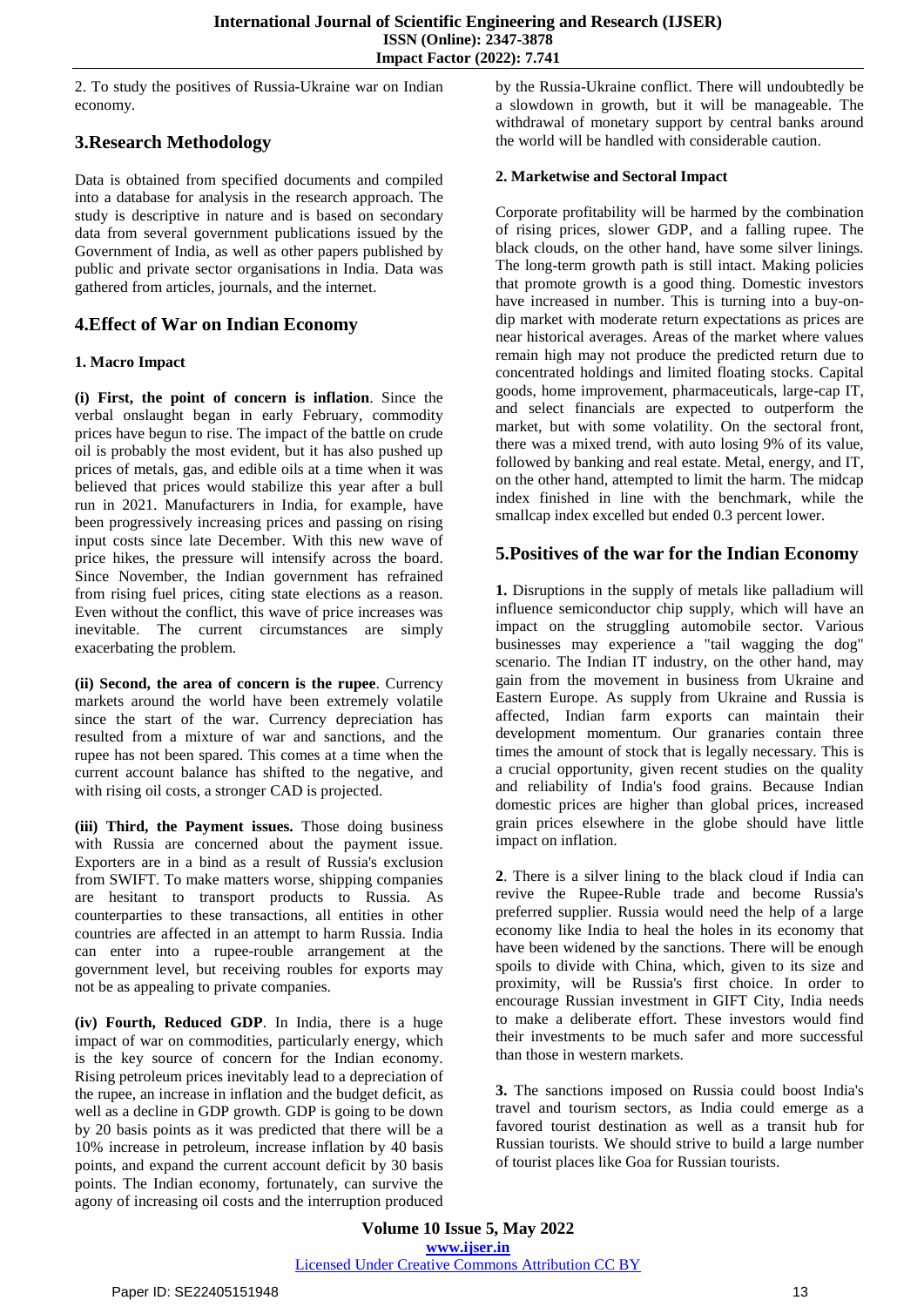**4.** India sends a large number of students to Ukraine and Russia to pursue higher education. This demand should be channeled into the expansion of our educational system. Currently, billions of dollars are being used as a foreign exchange to pay for education in other countries. Instead, we have the chance to expand the educational sector in terms of scope and size.

**5**. The Russia-Ukraine war will help us maintain our export momentum while also allowing us to integrate more deeply into global supply networks. To encourage our entrepreneurs to seize this opportunity, we need to improve the ease of doing business and the rule of law. Russia prepared for sanctions by diversifying its foreign currency holdings by investing in gold. Keeping in mind its long-term objectives for Taiwan, China may easily use a similar method. If Chinese buying supports gold prices, Indians, who are the greatest holders of the yellow metal, will see a wealth effect on a large scale. Consumption will be boosted, and capital will be available for investment, resulting in faster development.

**6.** Long term investment Opportunity is available**.** Although wars are tragic events, they do present opportunities for long-term investment. "There is a fear component that grips investors every time they wait for a correction and when it occurs." This is the moment for long-term investors to gradually increase their investment portfolio. Anyone having money with a three-to-five-year horizon can begin investing at least one-third of the corpus immediately, with the remainder over the next three to six months. Concerns about overvaluation, increased inflation, and the slow rate of economic growth have caused Foreign Institutional Investors (FIIs) to withdraw money from Indian markets. Geopolitical tensions between Russia and Ukraine, as well as rising crude oil prices, have added to the concerns. Domestic Institutional Investors (DIIs), on the other hand, has been a consistent source of market support and capital. In the future, we expect that FII inflows will be dependent on lower crude oil prices, lower interest rates, improved economic growth, and higher earnings.

## **6.What should we do?**

**1. Asset Allocation**: Since the news of the war broke, the price of shares and other asset classes has dropped dramatically. An investor should rebalance their portfolio after seeing the roller coaster ride of stock exchange indices as bond yields have risen, gold and other precious metals are trading at a premium, while equities have fallen dramatically in value.

**2. Systematic Approach:** Nobody knows when the markets will recover after falling due to the uncertainty caused by the Russia-Ukraine conflict. Rather than going all-in, the best strategy is to invest in a low-risk debt fund or Exchange-traded fund (ETF) and then employ a systematic withdrawal plan (SWP) to transfer cash into your equity funds at a predetermined date. In the current environment, we would recommend a Flexi-cap fund or a large and mid-cap fund among equity funds for investors with a lower risk appetite. However, the investor's

medium-term asset allocation should also be considered during this process. As equity markets recover, we recommend raising equity allocation levels, depending on the investor's risk appetite and current asset allocation.

**3. Stick to the Long Term:** Market corrections generate opportunities for investing; this strategy is good only if investors buy for the long term. Market swings and geopolitical tensions cannot be the main reason to invest. "Keep it simple, and remember that successful equities investment is built on three pillars: discipline, patience, and luck." If you have the first two, luck is forced to help you. As a result, don't base your investment selections on market movements, economic developments, or geopolitical events.

## **7.Conclusion**

The stock market is likely to incur huge losses if the Ukraine crisis develops, as oil prices are expected to remain high. While the Federal Reserve of the United States will meet next month to consider whether to raise interest rates and tighten liquidity, it is expected that the Fed will not act aggressively. Another source of concern is the impact of rising crude oil prices on the Indian economy, which comes at a time when inflation is near 6%, considerably above the Reserve Bank of India's upper limit.

According to analysts, if an investor has a long-term investment plan, they should stay invested, and mutual fund investors should continue their SIP plan without breaking it. The severe slump, on the other hand, will present investors with an opportunity to buy high-quality stocks at attractive prices. "Before making any substantial moves, investors should wait and observe how the situation unfolds." Buying should be restricted to segments of the stock market that are properly valued or have high earnings forecasts. Indian stock markets lost for the fourth week in a row, as the Ukraine conflict worsened, sending oil prices soaring and stoking inflation fears. As a result, Sensex and Nifty both lost 2.7 and 2.5 percent, respectively.

"The Russia-Ukraine crisis, new sanctions imposed on Russia by world powers, and reports of a Russian strike on Europe's largest nuclear power facility in Ukraine heightened investor anxiety." FIIs are selling persistently, and their selling momentum has picked up in the previous few trading sessions, with over 22,000 crores traded, while DIIs are attempting to support the market. Banknifty's structure is also weak, but 34,000 is a crucial support level, and if it can hold it, we can expect a bounce back to 35,000-35,500 as an immediate resistance area, and 36,300-36,600 as a major resistance zone. Commodity costs are rising, with crude oil prices approaching \$120 per barrel, creating a huge headwind for the Indian economy. As a result, crude oil prices will be closely monitored by the market. In conclusion, investors are on a roller coaster ride, but they must not get off in the middle. Investors will be glad they went along for the journey in the end.

**Volume 10 Issue 5, May 2022 www.ijser.in** Licensed Under Creative Commons Attribution CC BY